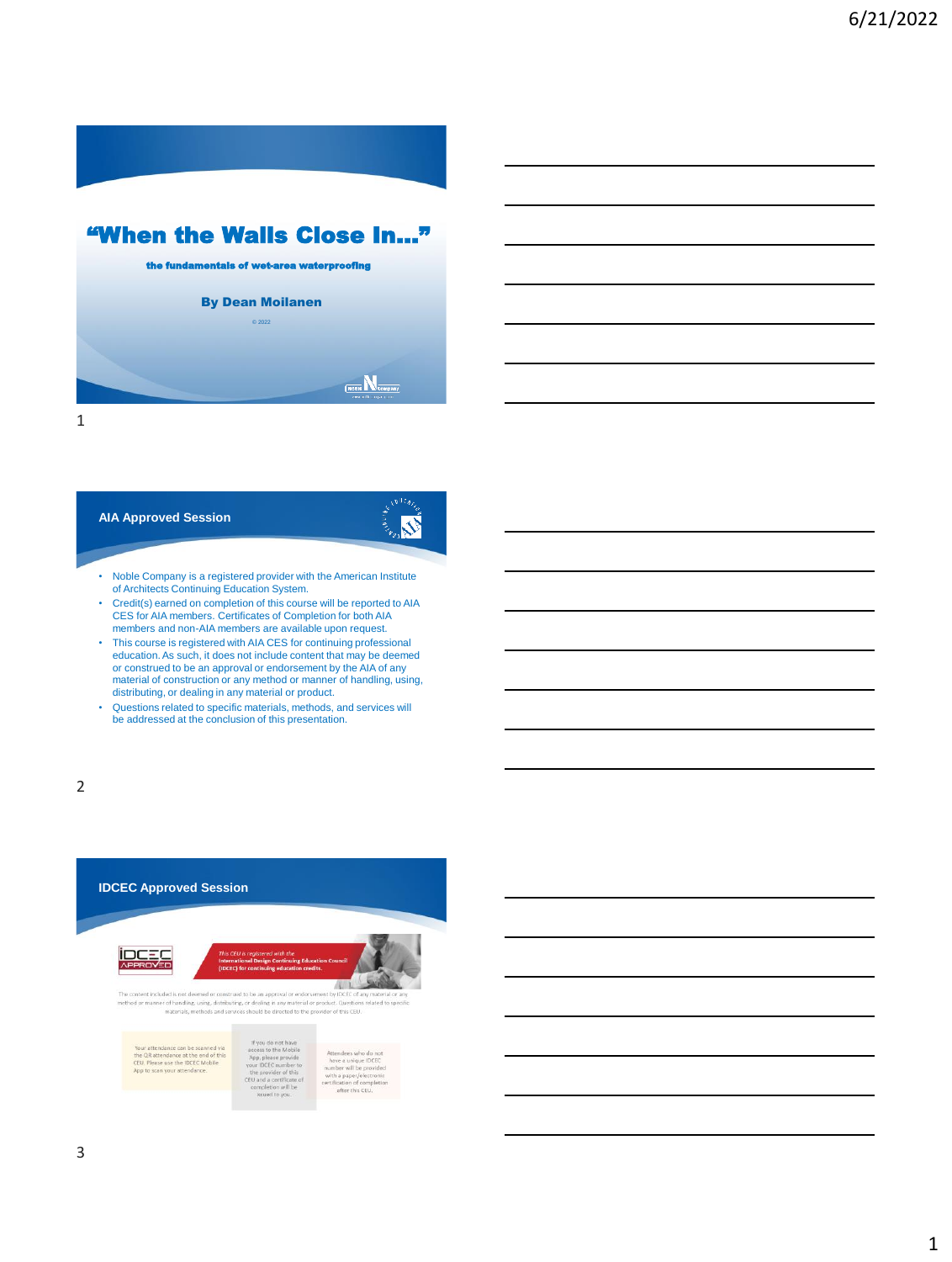#### **Session Description**

- It is undeniable that the options for wet area wall surfaces are growing…literally. Whether choosing large-unit porcelain tile, one-piece ceramic wall surfaces, or other solid surfaces in shower applications, the fact remains…the fundamentals of wet-area waterproofing must still be followed.
- Unfortunately, the increasing demand for these types of wall treatments is fueling the potential for increased exposure to costly and unhealthy microbial growth issues.

4

#### **Learning Objectives**

#### In this presentation we will:

- Examine the history of large-format finished surfaces in wet areas/showers.
- Review the nature of vapor migration in wet areas and the role waterproofing membranes play in vapor containment, as well as best practices.
- 
- Highlight misinformation, misperceptions, and ineffective installation<br>practices which are fueling the increase in shortened life cycles of<br>shower enclosures.<br>The presentation culminates with supportive documentation and<br>v

5

#### **The evolution of tile size**

**Throughout the 50's, 60's & 70's the size of tile on wet surface walls remained relatively small.**

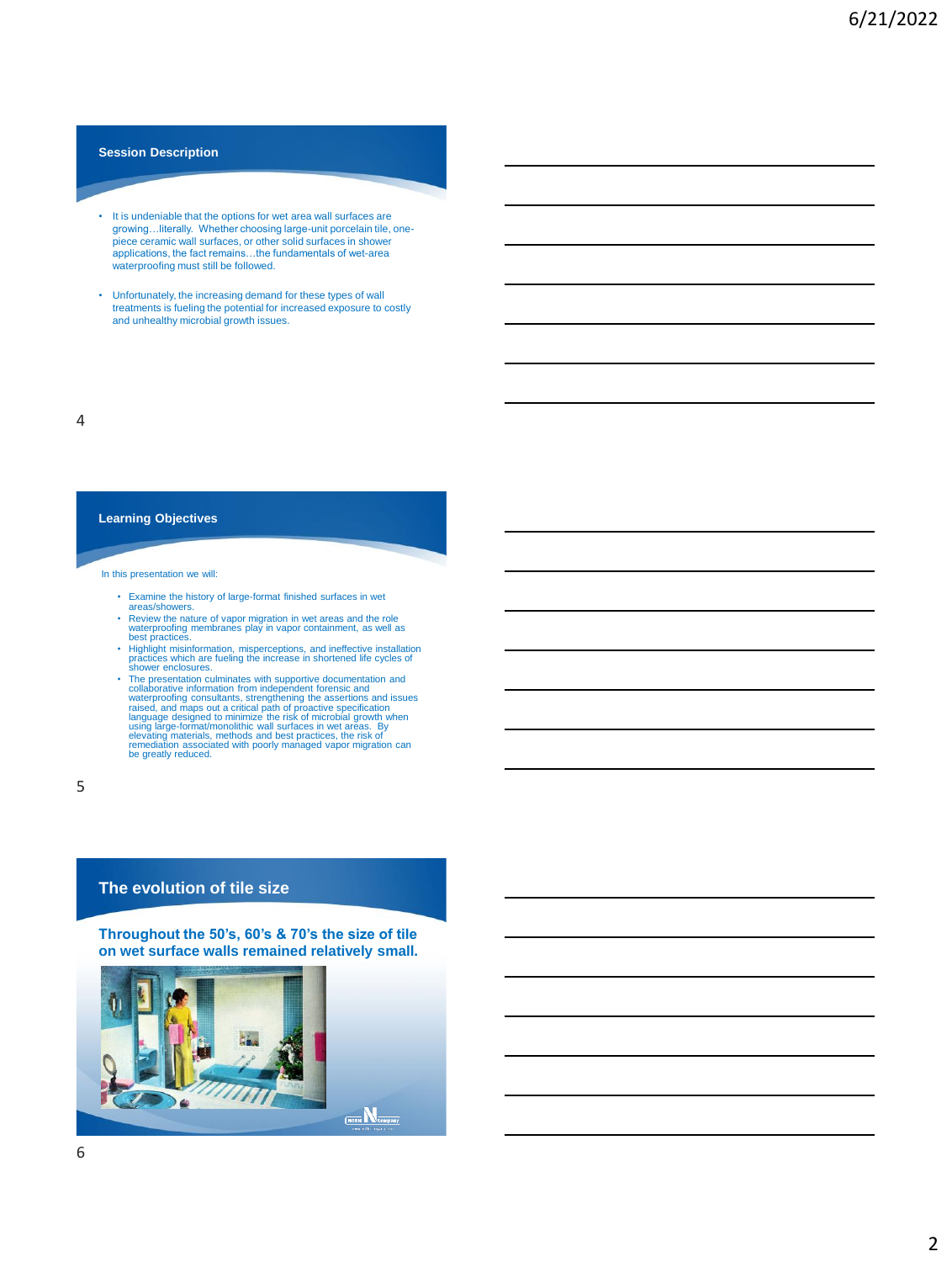# **The evolution of tile size**



**Throughout the 50's, 60's & 70's, the size of tile on wet surface walls remained relatively small.**

 $\underbrace{\mathsf{N} \mathtt{obs} \, \overline{\mathsf{N}}}_{\mathsf{Compair} j}$ 

7

# **The evolution of tile size**



**White body 4 ¼" x 4 ¼" wall tile with 6" x 6" and 2" x 2" unglazed porcelain mesh mounted tile made up the bulk of many wetarea wall tile installations.**

 $\underbrace{\textbf{(Note \textbf{N}} \textbf{1}_{\text{Compar}})}$ 

8

### **The evolution of tile size**

#### **Welcome to the '80s**



**When 8" x 8" floor tile…**

**…..mutated to the walls of bathroom walls & showers**

 $\boxed{\text{Note}}$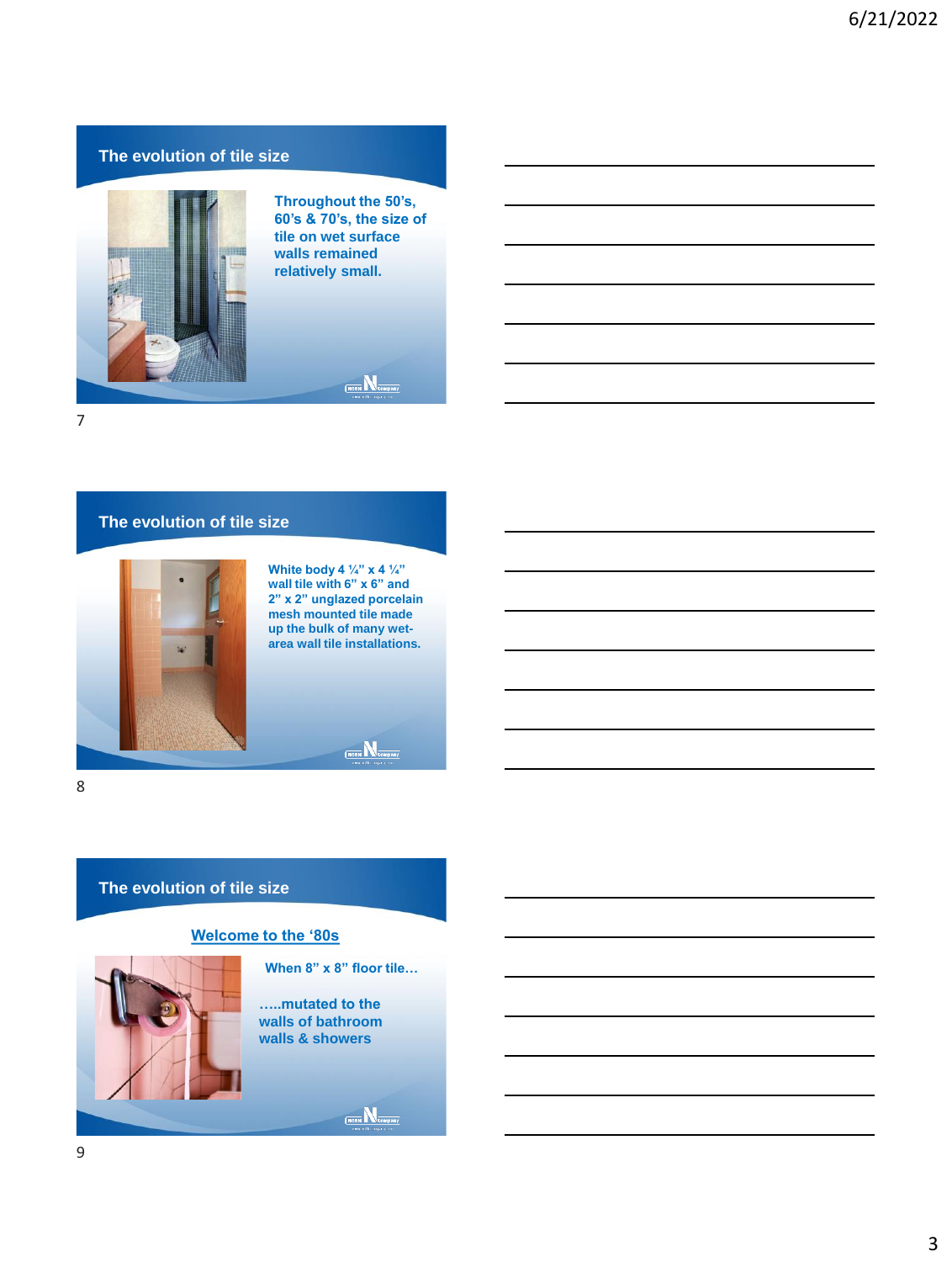# **The evolution of tile size**



10

# **The evolution of tile size** • **Large-unit porcelain size options**  $\overbrace{\text{ (Note } \hspace{-3.0mm} \sum \limits_{ \text{ Company} } }$

# **Which leads us to…today**

- **Agglomerate stone w/side wall/back wall**
- **Solid surfaces/one piece/pre-fab showers**
- **The size of the tile continued to grow…to the point…**

11

# **Wall substrates evolved as well**

**'60s & '70s installations saw a mixture of mortar….and greenboard being used for wet-area wall substrates.**



 $\underbrace{\qquad \qquad }_{\text{Noible}}\mathbf{N}_{\text{Cousany}}$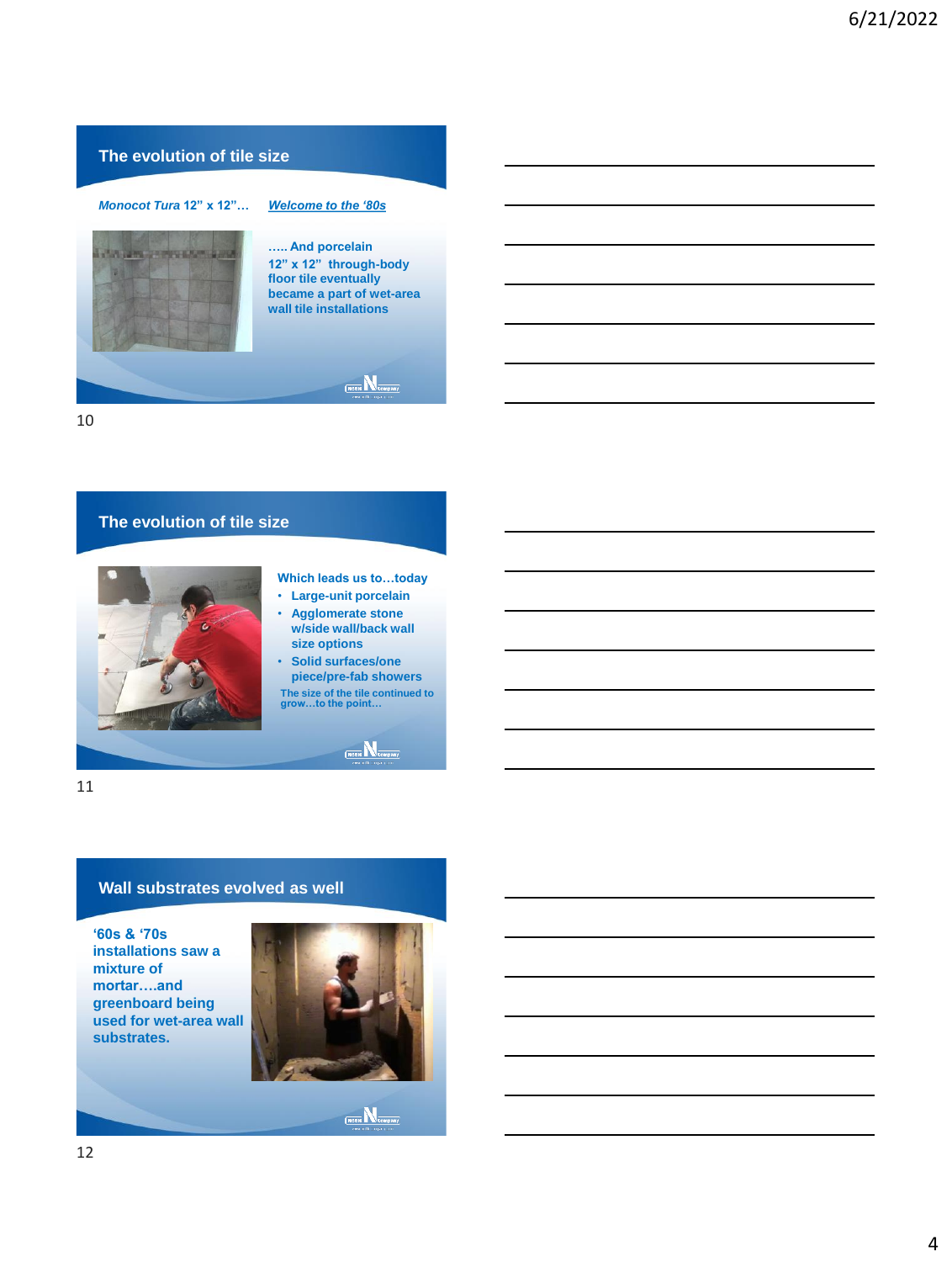# **Wall substrates evolved as well**



13

#### **Wall substrates evolved as well**



**Cement backer board became a staple substrate for use in wetarea walls.**

 $\underbrace{\mathsf{N} \mathtt{obs} \, \overline{\mathsf{N}}}_{\mathsf{Compair} j}$ 

14

# **What about the waterproofing?**

- When using substrates like backerboard, a "poly" vapor membrane was placed behind the backerboard
- "Fat mud" wall mortar wall installations would use felt paper behind the mortar bed



 $\boxed{\text{Note}}$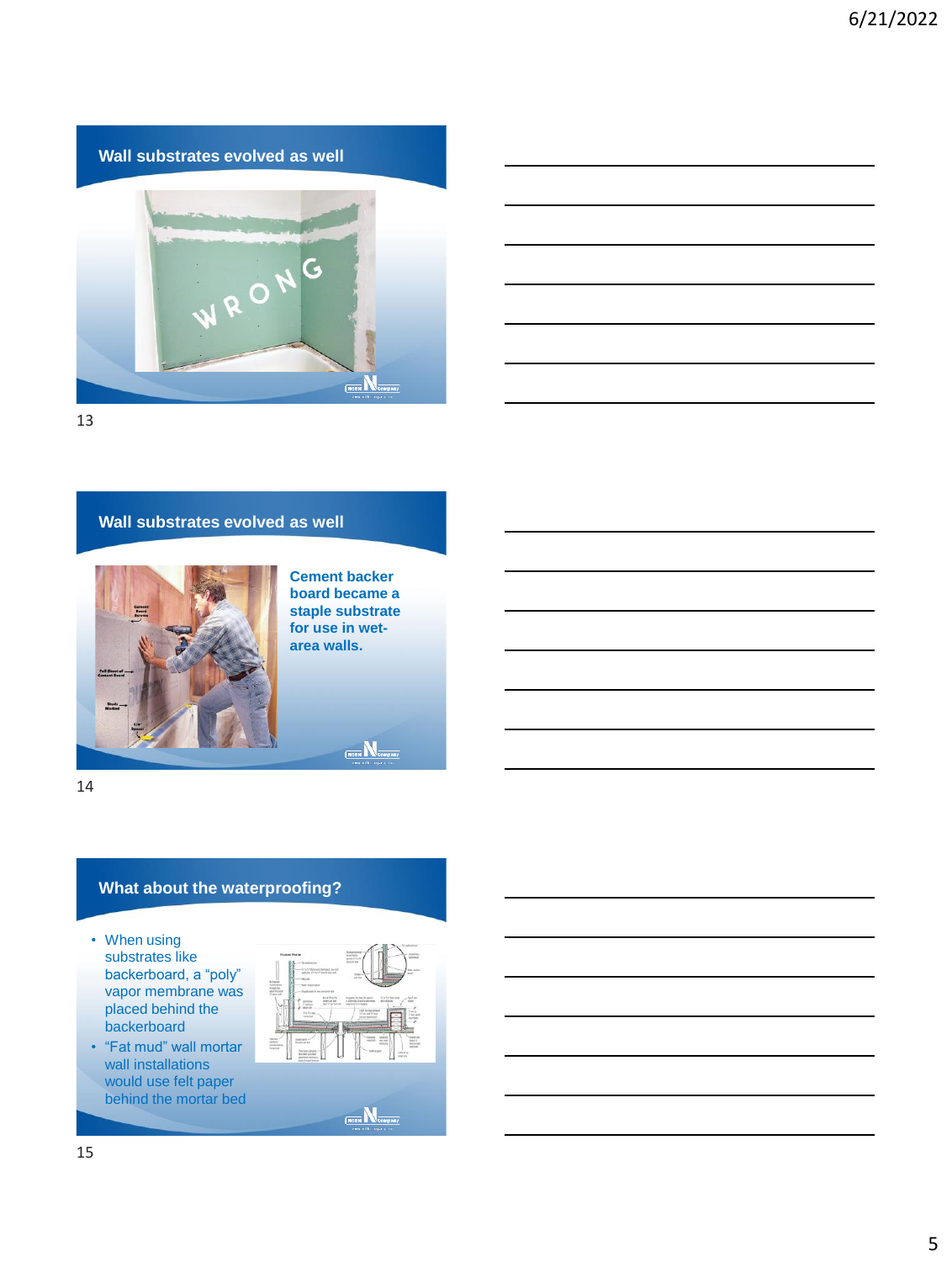# **What about the waterproofing?**



• When using substrates like backerboard, a "poly" vapor membrane was placed behind the backerboard

 $\underbrace{\qquad \qquad }_{\text{Noable}}\mathbf{N}_{\text{Coapany}}$ 

16

# **What about the waterproofing?**

**Liquid membranes….**



**….and sheet membranes**

Became "best practices" for waterproofing the face of the substrate. However, not all membranes perform as required for permeation concerns.

(Noble **N** Company)

17

# **What about the waterproofing?**



Foam board is completely waterproof, typically, three times the cost, and may require additional blocking at seams.

Permeation rates and resistance to vapor migration may vary.

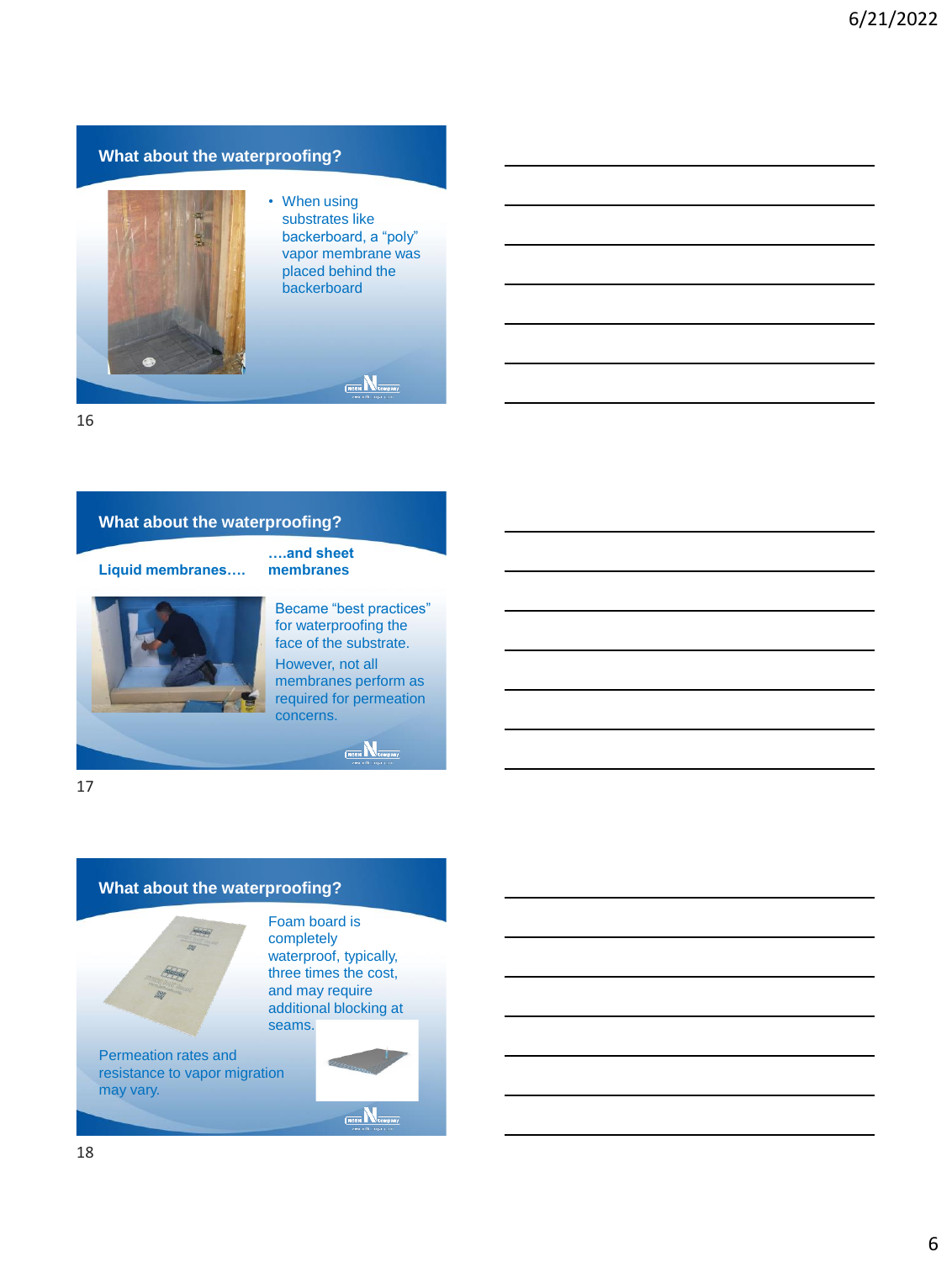# **Setting the stage…**



**So….why should you be concerned about…solid surfaces, cast/cultured marble, agglomerate stone panels, and large format porcelain finished surfaces?**

 $\underbrace{\mathsf{Note}}{\mathbb{N}}_{\mathsf{company}}$ 

19

# **Setting the stage…vapor**

**While waterproofing on the walls has almost become a default standard… there still exists some widely held misconceptions regarding membranes VS. permeation.**



20

# **Setting the stage…ASTM E96**



• **ASTM E96 Procedure E**

• **0.5 or lower is the gold standard**

• **Depending which WP membrane you select, you can wind up w/ounces…or gallons of vapor in your stud walls**  $\underbrace{\textbf{(Noible}\ \overline{\mathbf{N}_{\texttt{Compair}}}}$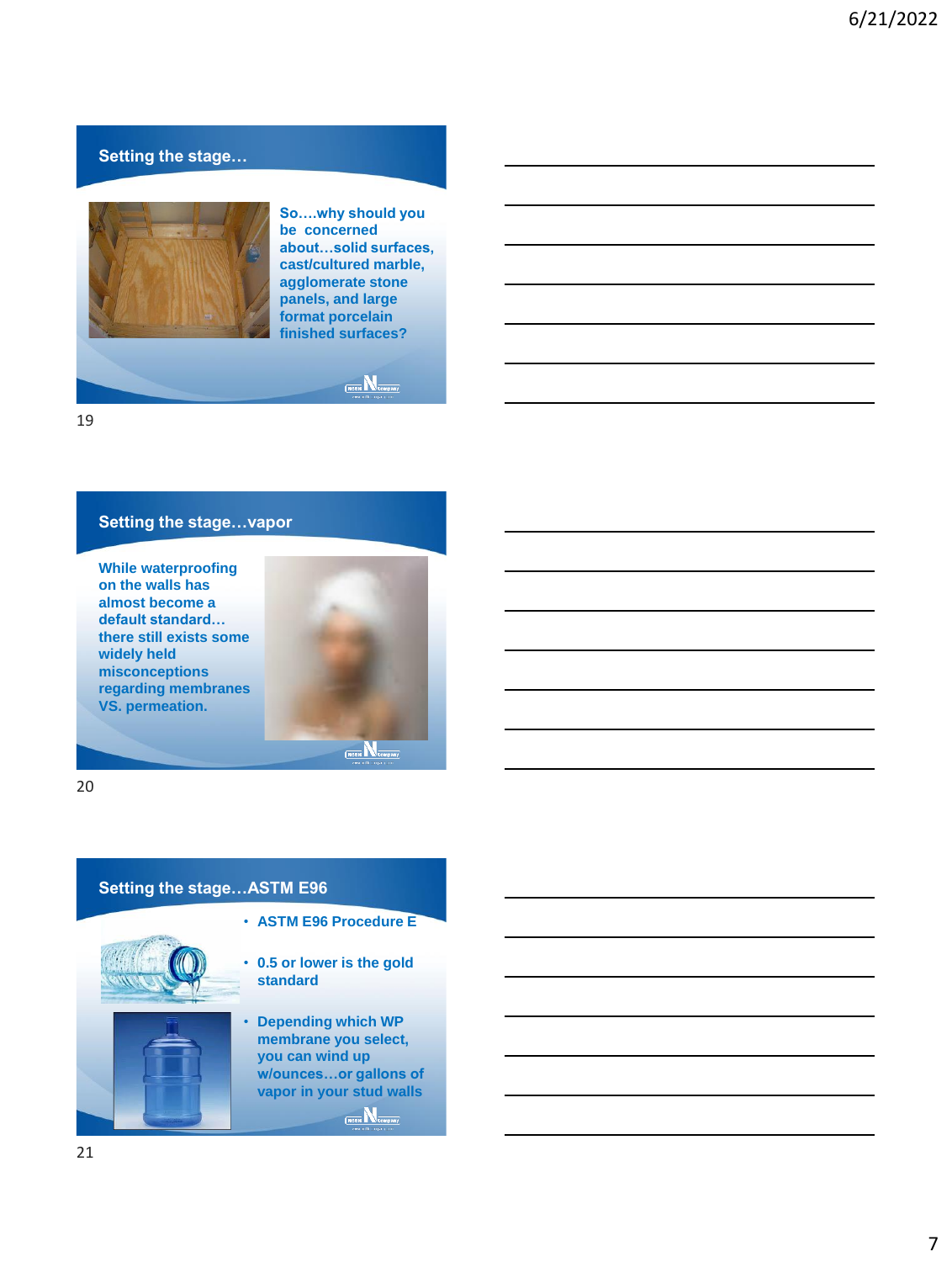# **Setting the stage…ASTM E96**

- **Most liquid membranes will not meet this metric**
- **Many sheet membranes can meet this standard, but not all….**
- **Refer to third-party test results to validate claims**



### $\frac{1}{\sqrt{100}}$

22

# **Setting the stage…ASTM E96**

• **Vapor migration from shower assemblies… through the wall assembly into the stud wall is a major health concern**



• **Refer to third-party test results to validate claims**

 $\overbrace{\text{ (Note } \hspace{-0.8ex}\sqrt{\hspace{-0.8ex}}}^{\text{Conepan}}$ 

 $\equiv$ 

23

# **Setting the stage…ASTM E96**

- **Vapor migration from shower assemblies… through the wall assembly into the stud wall is a major health concern**
- **Legal costs and remediation can be staggering**

Florida Jury Awards \$50 Million in **Habitability/Mold Case** 

 $\boxed{\text{Note}}$ 

**EXTYSON&**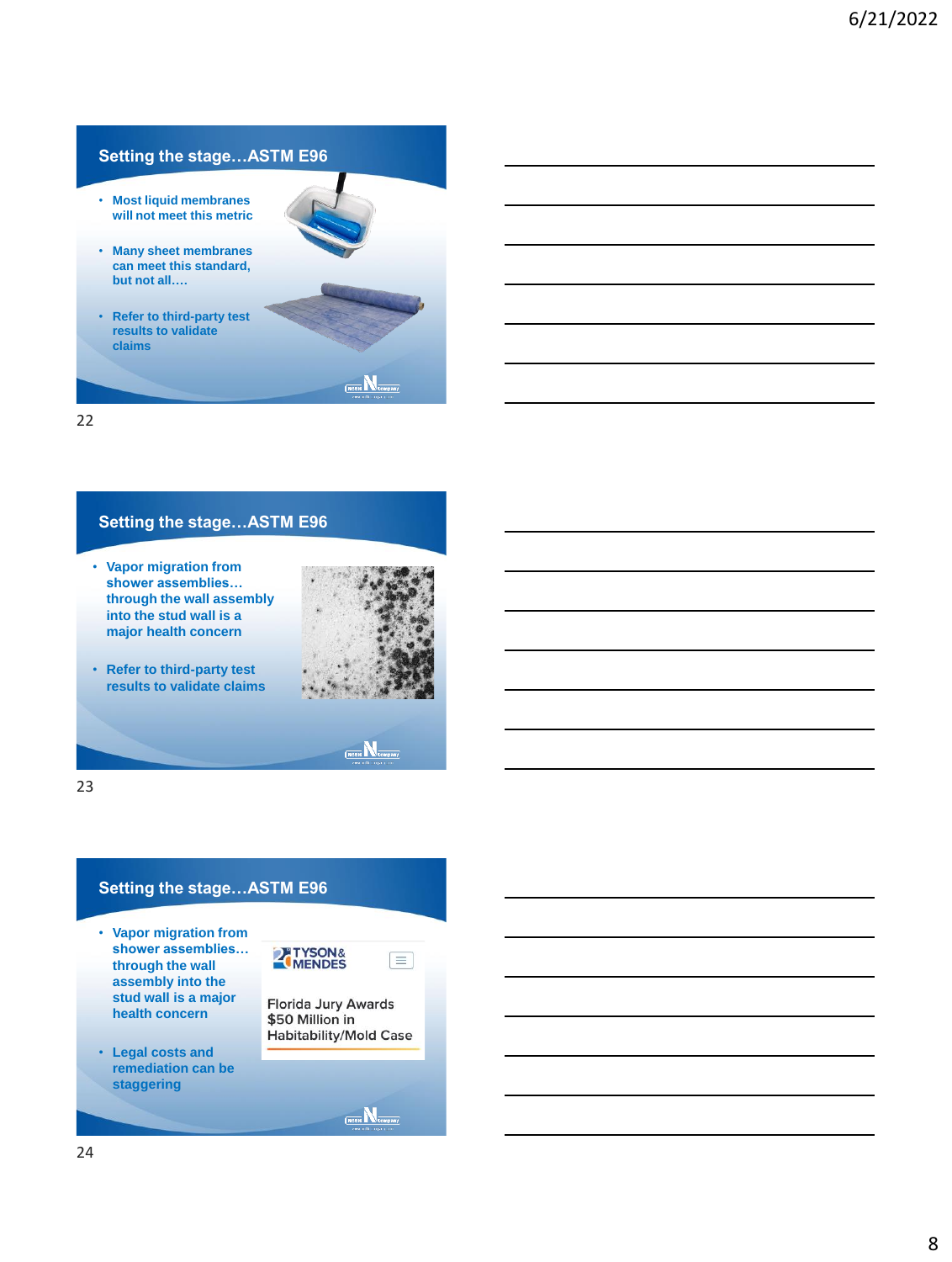# **Setting the stage…ASTM E96**



**renovation/remediation costs can be as low as \$28/sf for small residential projects and up to \$150/sf for major projects, with total costs reaching \$3-\$7 million dollars**

 $\underbrace{\textbf{(Note $\mathbbmss{N}_{\tt company}}$)}$ 

25

# **Setting the stage…**

**So….why should you be concerned about solid surfaces, cast/cultured marble, agglomerate stone panels, and largeformat porcelain finished surfaces?**



 $\underbrace{\mathsf{N} \mathtt{obs} \, \overline{\mathsf{N}}}_{\mathsf{Compair} j}$ 

26

### **Setting the stage…**

**Combine a wide-open design palette in the bathroom, coupled with the fact the traditional "tile contractor" in many cases morphed into a… "floor covering" entity. And….traditional tile installers, have also in many cases…. evolved as well.**



 $\overline{\text{(Note)}}$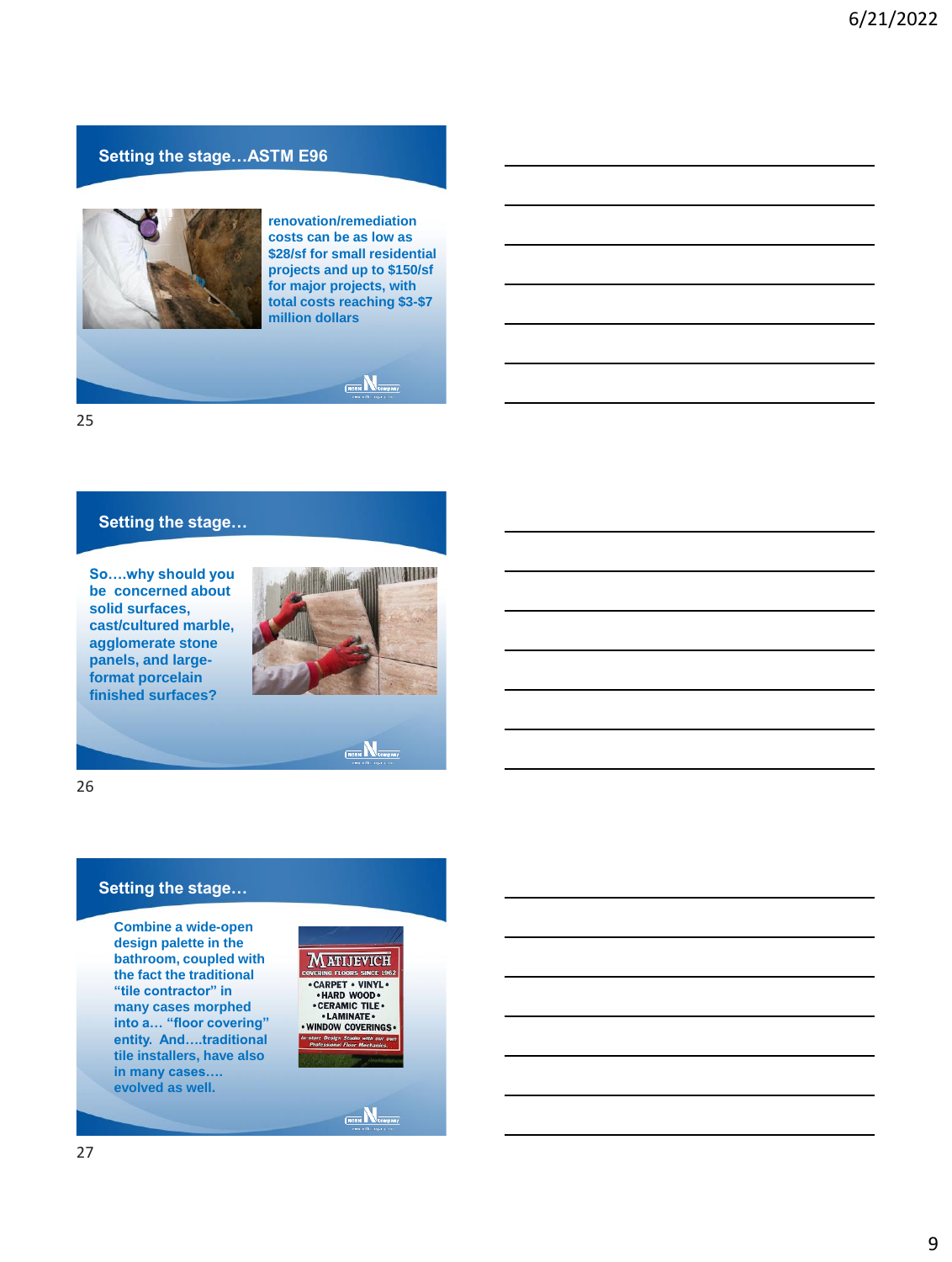# **Some lines should NOT be blurred**

**A survey of a number of "non-traditional" solid surface shower wall finishes make no mention, nor suggest, or require, any type of waterproofing on the walls. Their specifications and instructions bear this out.**



# $\overline{\text{Mobe}}$   $\overline{\text{M}}$ company

28

### **Some lines should NOT be blurred**

**In conversations with a number of forensic tile consultants, as well as members of IIBEC, who count waterproofing consultants and forensic experts amongst their membership, have shared their concerns about the "blurring" of WP requirements when using large-format/solid-surface finishes in wet areas.**





29

#### **Some lines should NOT be blurred**

**One truism of waterproofing that remains unchanged, unwavering, regardless of the finished goods on the wall…."moisture will find whatever path that becomes available." In the case of large-format tile, stone, agglomerate stone, or….any solid surface relying on a caulked, sealed joint, seam as the sole line of defense, will not be enough.**



 $\overbrace{\text{(Noble M) 1}}^{\text{(Noble M)}}$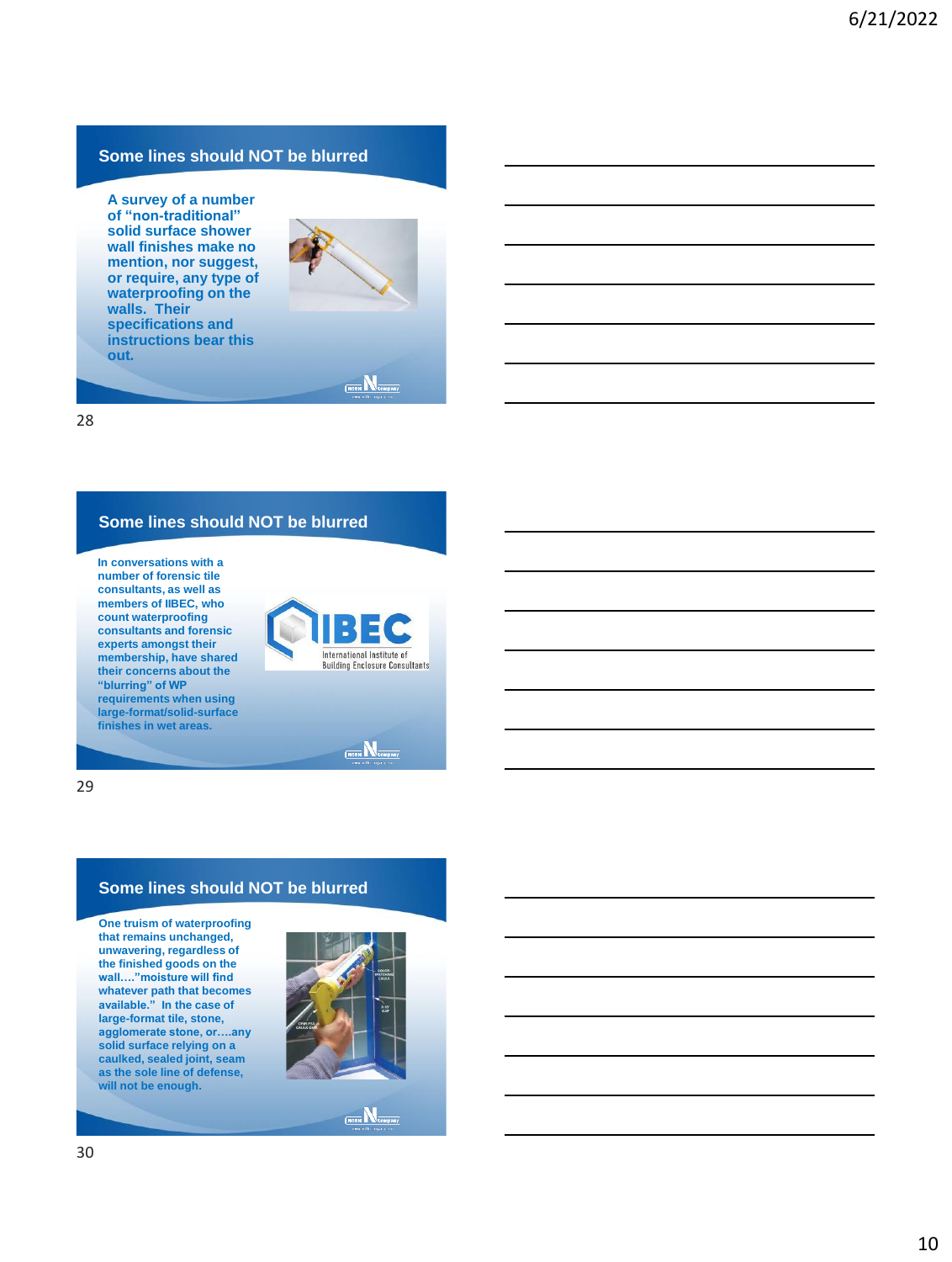# **Some lines should NOT be blurred**

**Or, with regard to the maintenance dependent nature of sealed/caulked joints…."CAULK & REPEAT"**

**In my many conversations with forensic consultants in both the waterproofing & tile/stone industries, lack of waterproofing on the walls and sole reliance on caulked joints to fend off vapor migration will be a….fail.**

 $\underbrace{\textbf{(Note $\mathbbmss{N}_{\tt company}}$)}$ 

31

#### **How prevalent is this concern?**

**When the ticking time bomb of mold remediation/ litigation explodes on one of your projects…it is a big deal in your world.**

**Legal reviews with titles like…"The Growing Impact of Toxic Mold Litigation" and "Growing Mold, Growing Litigation" indicate a growing problem.**

 $\underbrace{\mathsf{Note}}{\mathbb{N}}_{\mathsf{company}}$ 

32

# **How prevalent is this concern?**

**The practice of forgoing waterproofing on the wall when installing large-format tile, stone, and various solid surfaces appears to be on the increase.**

There does appear to be<br>some confusion on the part<br>of some architects, owners,<br>and contractors with regard<br>to "best practices",<br>waterproofing, and large-<br>format wet-area installs.



 $\frac{1}{\text{[No5]}\mathbb{R}}\sum_{\text{Comparing}}$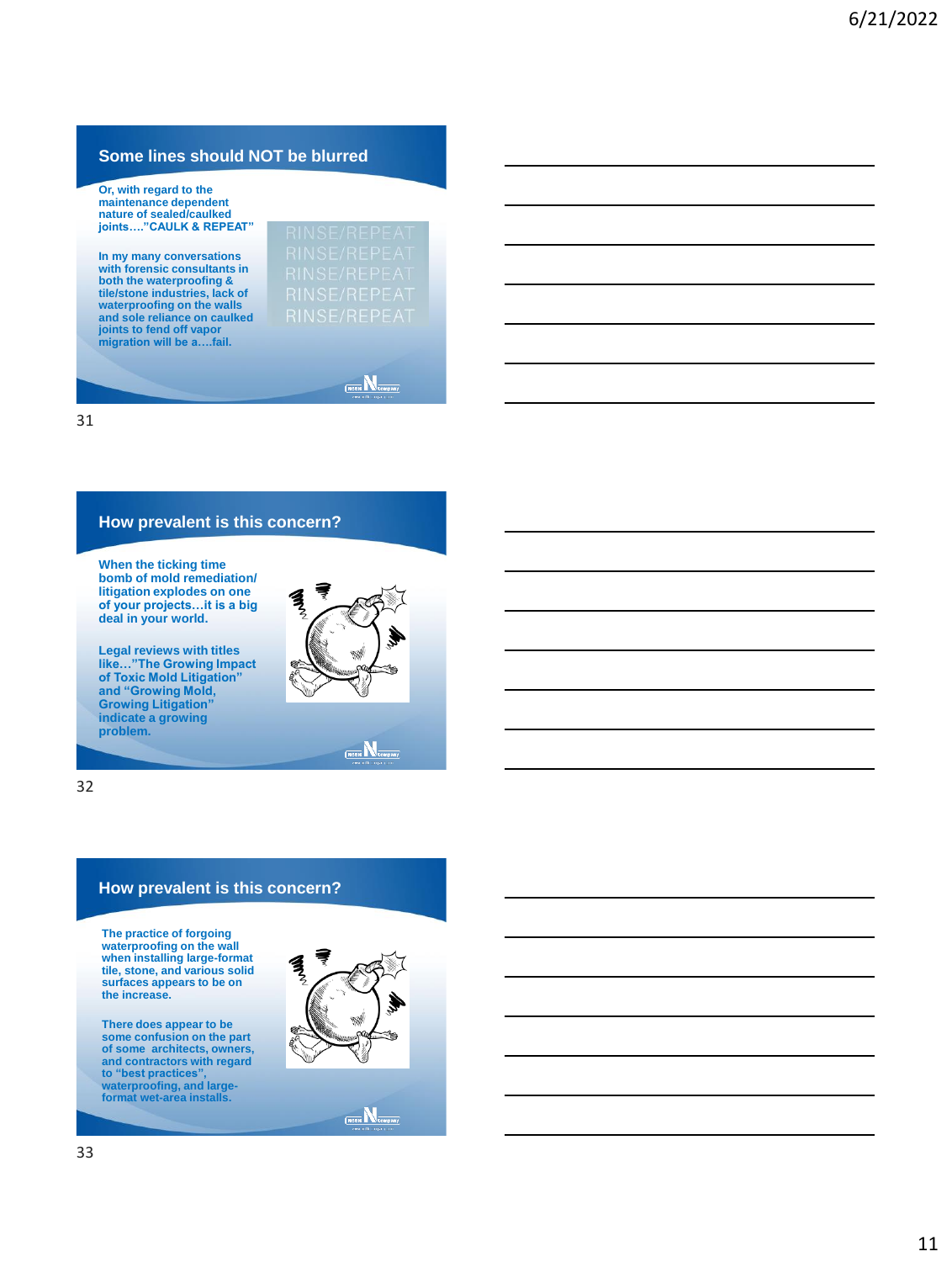#### **What is the solution?**

**Use approved wetarea substrates…only** **No drywall…no greenboard**





34

# **What is the solution?**

**Use a waterproof membrane that meets or exceeds ASTM E 96 Procedure E.**

**Most liquid membranes will not meet this metric, but there are few.**

**Most sheet membranes (but not all), will meet this ASTM standard, with CPE thermoplastics performing best.**

35

# **Summary**

#### **Regardless of the large-format finish…**

**Architects, owners, and contractors are making WP assumptions based on limited information.**

**Cost savings of eliminating WP on the walls are not worth remediation/litigation costs.**

**Sealed/caulked joints are failure points if relied on solely for protection.**

**…there must be waterproofing**

 $\underbrace{\mathsf{N} \mathtt{obs} \, \overline{\mathsf{N}}}_{\mathsf{Compair} j}$ 



 $\overline{\text{(Noible)}}$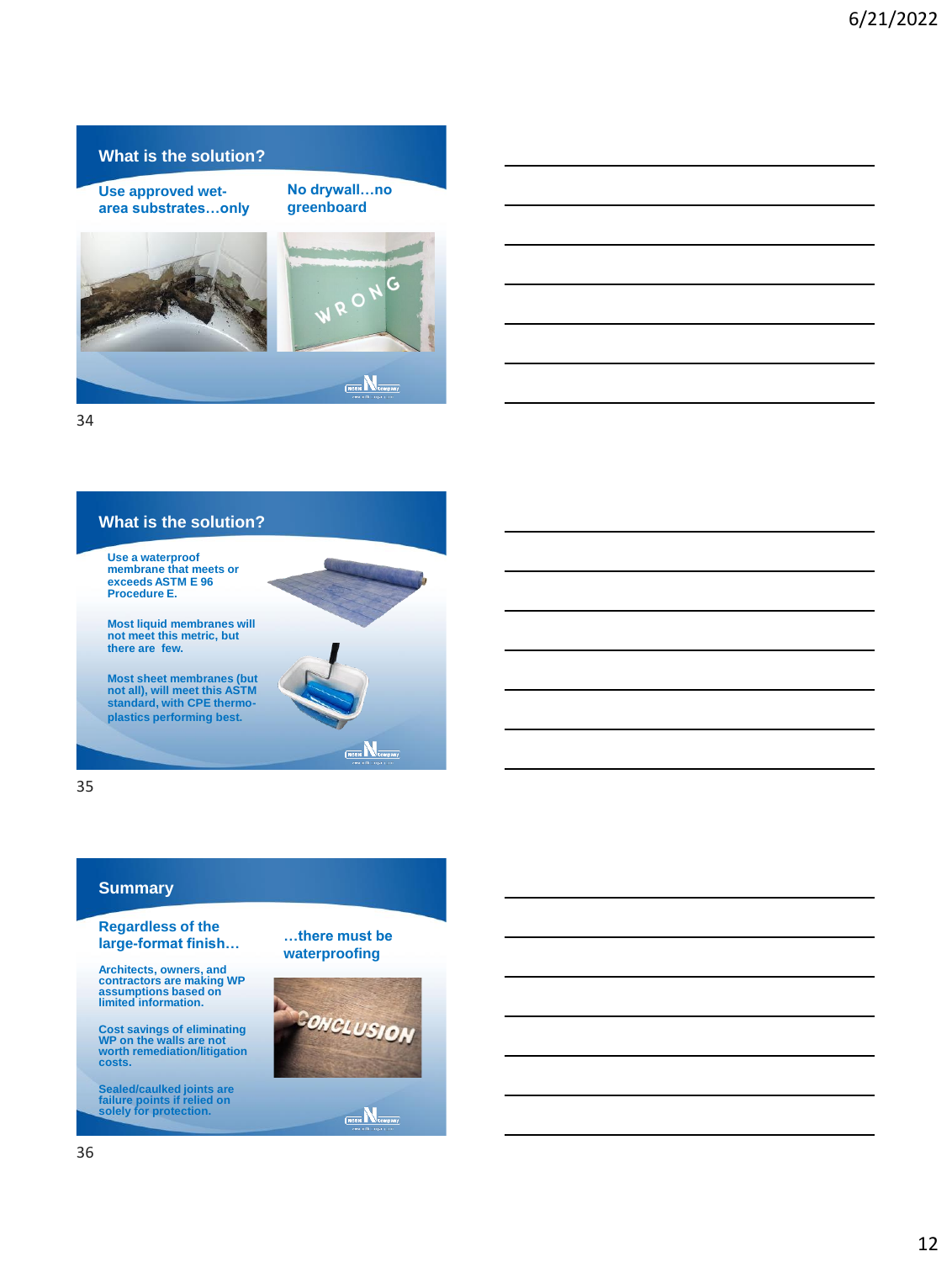# **Why leave it to just anyone?** "Because tile is a permanent finish, the lowest bid should not be the driving factor, but rather who is the most qualified to perform the scope of the work specified." - TCNA Handbook The Tile Council of North America urges design professionals to<br>include language in specifications to secure qualified contractors<br>and installers. The following nonprofit programs are well-<br>established and recognized by th EU (W) ■ Advanced Certifications for Tile Installers (ACT)<br>■ Ceramic Tile Education Foundation (CTEF) Certified Tile Installer Program<br>International Masonry Institute (IMI) Contractor College ▪ International Masonry Institute (IMI) Contractor College<br>▪ Journeyman Tile Layer Apprenticeship Programs<br>▪ Natural Stone Institute (NSI) Accreditation for Natural Stone Tile Installation ▪ National Tile Contractors Association (NTCA) Five Star Contractor Program ▪ Tile Contractors Association of America (TCAA) Trowel of Excellence Program **T CTEF** Noble **N** Company

37

# MasterSpec<sup>®</sup>

#### $1.5$ **QUALITY ASSURANCE**

- A. Installer Qualifications:
	- 1. Installer is [a Five-Star member of the National Tile Contractors Association] [or] [a<br>Trowel of Excellence member of the Tile Contractors' Association of America].  $2\cdot$ Installer's supervisor for Project holds the International Masonry Institute's Foreman
	- Certification. Installer employs only [Ceramic Tile Education Foundation Certified Installers] [or]  $3.$
	- [installers recognized by the U.S. Department of Labor as Journeyman Tile Layers] for Project.  $\overline{4}$ .
	- Finaller employs at least one installer for Project that has completed the Advanced<br>Certification for Tile Installers (ACT) certification for installation of [mud floors] [mud walls] [membranes] [shower receptors] [gauged porcelain tile/gauged porcelain tile panels and slabs] [and] [large format tile].